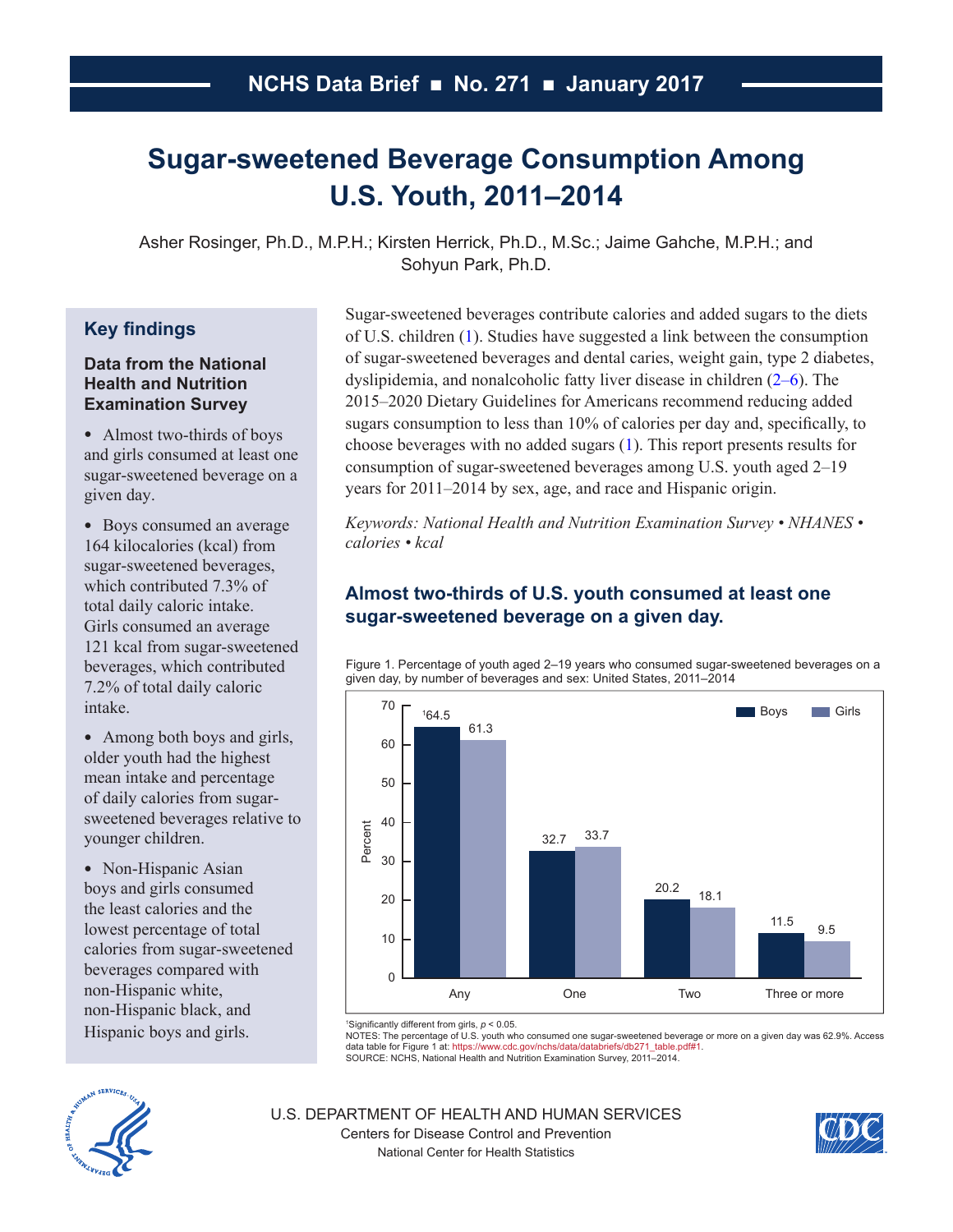- During 2011–2014, 62.9% of youth consumed at least one sugar-sweetened beverage on a given day [\(Figure 1\)](#page-0-0).
- A higher percentage of boys  $(64.5%)$  than girls  $(61.3%)$  consumed at least one sugarsweetened beverage. Differences between boys and girls in the consumption of one, two, or three beverages or more were not significant.
- For boys, 32.7% consumed one sugar-sweetened beverage, 20.2% consumed two sugarsweetened beverages, while 11.5% consumed three or more on a given day.
- Among girls, 33.7% consumed one sugar-sweetened beverage, 18.1% consumed two sugarsweetened beverages, and 9.5% consumed three or more on a given day.

## **For both boys and girls, calories consumed from sugar-sweetened beverages on a given day increased with age.**

- Overall, youth aged 2–19 consumed an average 143 kcal from sugar-sweetened beverages on a given day during 2011–2014. Boys consumed more calories from sugar-sweetened beverages (164 kcal) than girls (121 kcal) (Figure 2).
- Boys consumed more calories from sugar-sweetened beverages compared with girls across all age groups, with the exception of those aged 2–5 where the difference was not statistically significant.

Figure 2. Mean kilocalories from sugar-sweetened beverages on a given day for youth aged 2–19 years, by sex and age: United States, 2011–2014



<sup>1</sup>Significantly different from girls,  $p < 0.05$ .<br><sup>2</sup>Linear trend by age  $p < 0.05$ 

<sup>2</sup> Linear trend by age,  $p < 0.05$ 

NOTES: The total mean calories consumed from sugar-sweetened beverages on a given day by U.S. youth was 143 kcal. Access data table for Figure 2 at: [https://www.cdc.gov/nchs/data/databriefs/db271\\_table.pdf#2.](https://www.cdc.gov/nchs/data/databriefs/db271_table.pdf#2)

SOURCE: NCHS, National Health and Nutrition Examination Survey, 2011–2014.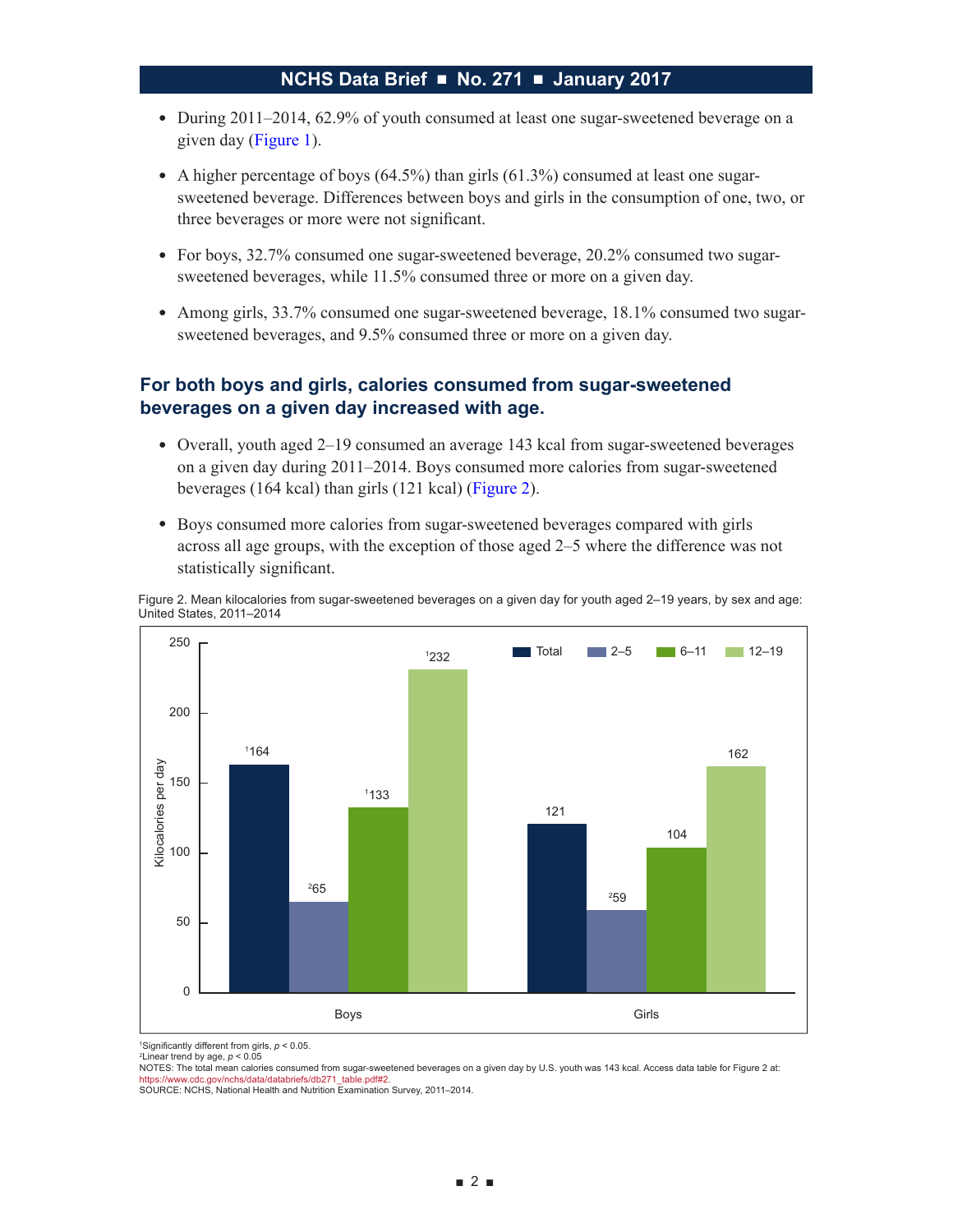- Mean total calories consumed from sugar-sweetened beverages on a given day increased with age among U.S. boys and girls.
- Boys aged 2–5 consumed 65 kcal, boys aged 6–11 consumed 133 kcal, and boys aged 12–19 consumed 232 kcal from sugar-sweetened beverages.
- Girls aged 2–5 consumed 59 kcal, girls aged 6–11 consumed 104 kcal, and girls aged 12–19 consumed 162 kcal from sugar-sweetened beverages.

## **Calories consumed from sugar-sweetened beverages differed by race and Hispanic origin for both boys and girls.**

- Among boys, non-Hispanic white (176 kcal), non-Hispanic black (167 kcal), and Hispanic (156 kcal) boys had higher mean calorie intake from sugar-sweetened beverages on a given day than non-Hispanic Asian boys (73 kcal) (Figure 3).
- Non-Hispanic black girls had the highest calorie intake from sugar-sweetened beverages at 156 kcal, followed by non-Hispanic white (124 kcal), Hispanic (115 kcal), and non-Hispanic Asian (58 kcal) girls.
- Non-Hispanic white and Hispanic boys had higher mean calorie intake from sugarsweetened beverages than non-Hispanic white and Hispanic girls.

Figure 3. Mean kilocalories from sugar-sweetened beverages on a given day for youth aged 2–19 years, by sex and race and Hispanic origin: United States, 2011–2014



1 Significantly different from non-Hispanic Asian, *p* < 0.05.

2 Significantly different from girls, *p* < 0.05.

3 Significantly different from Hispanic, *p* < 0.05.

4 Significantly different from non-Hispanic black, *p* < 0.05. NOTE: Access data table for Figure 3 at[: https://www.cdc.gov/nchs/data/databriefs/db271\\_table.pdf#3](https://www.cdc.gov/nchs/data/databriefs/db271_table.pdf#3).

SOURCE: NCHS, National Health and Nutrition Examination Survey, 2011–2014.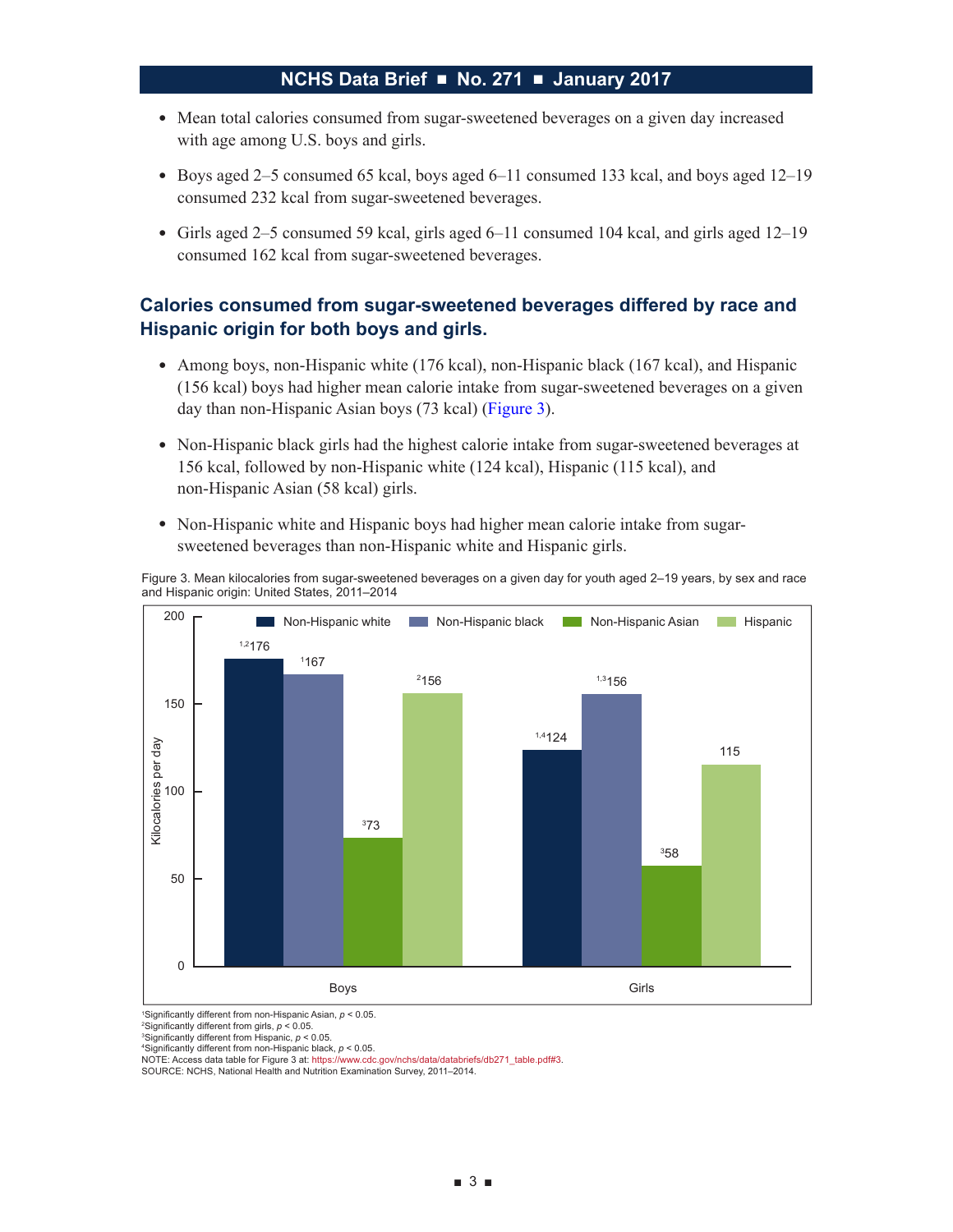## **The percentage of total daily calories consumed from sugar-sweetened beverages increased with age for both boys and girls.**

- U.S. youth consumed an average 7.3% of their total daily calories from sugar-sweetened beverages. Overall and in each age group, boys and girls consumed a similar percentage of total calories from sugar-sweetened beverages (Figure 4).
- Among both boys and girls, the percentage of calories consumed from sugar-sweetened beverages significantly increased with increasing age.
- Sugar-sweetened beverages contributed 4.1% of total daily calories consumed for boys aged 2–5, 6.6% for boys aged 6–11, and 9.3% for boys aged 12–19.
- Similarly, sugar-sweetened beverages contributed 4.0% of total daily calories consumed for girls aged  $2-5$ ,  $5.8\%$  for girls aged  $6-11$ , and  $9.7\%$  for girls aged  $12-19$ .

Figure 4. Mean percentage of total daily kilocalories consumed from sugar-sweetened beverages on a given day by youth aged 2–19 years, by sex and age: United States, 2011–2014



1 Linear trend by age, *p* < 0.05.

NOTES: The mean total percentage of calories from sugar-sweetened beverages for U.S. youth was 7.3%. Access data table for Figure 4 at: [https://www.cdc.gov/nchs/data/databriefs/db271\\_table.pdf#4.](https://www.cdc.gov/nchs/data/databriefs/db271_table.pdf#4)

SOURCE: NCHS, National Health and Nutrition Examination Survey, 2011–2014.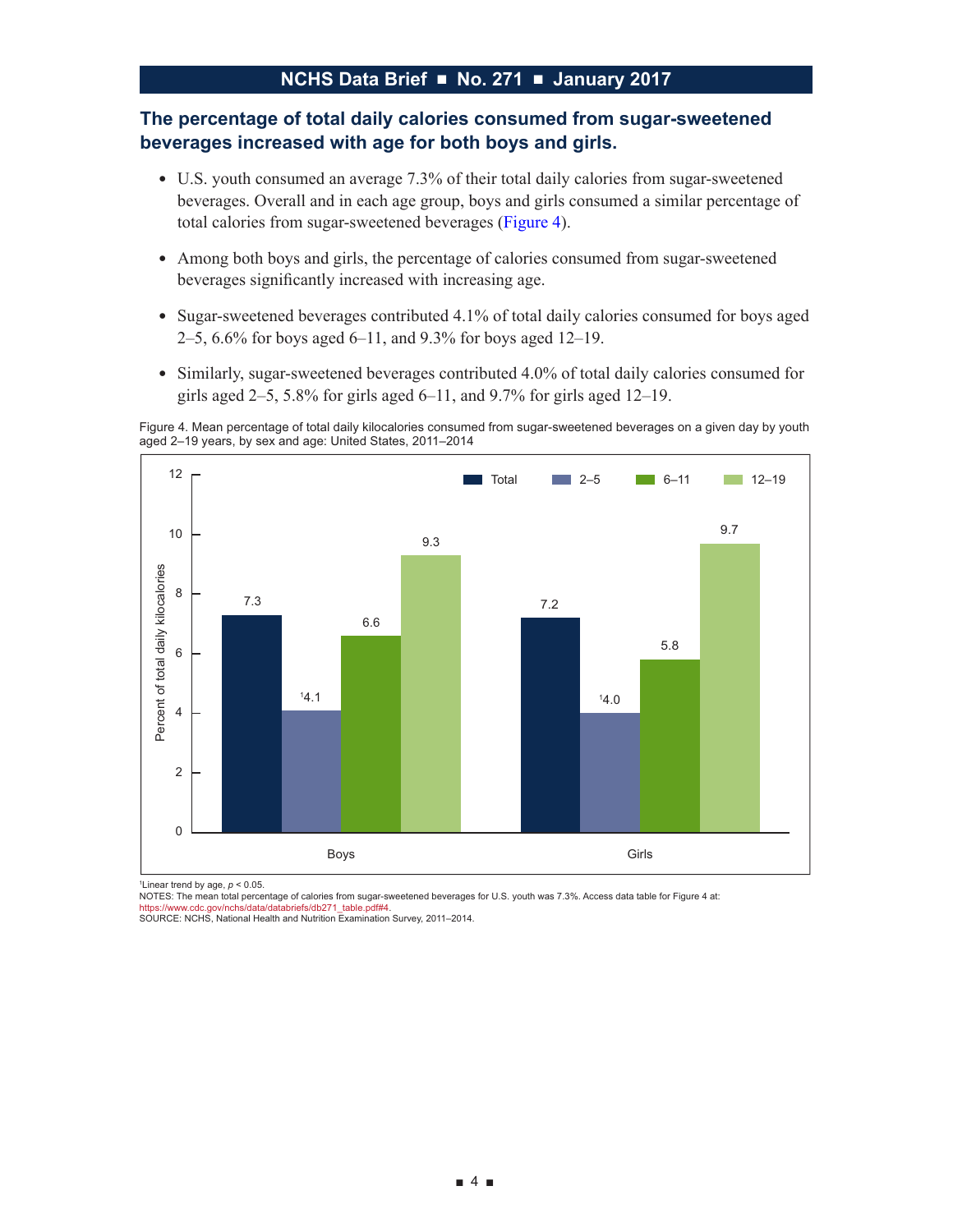## **The percentage of total daily calories consumed from sugar-sweetened beverages differed by race and Hispanic origin for boys and girls.**

- The percentage of total daily calories from sugar-sweetened beverages was similar for non-Hispanic black (7.9%), non-Hispanic white (7.6%), and Hispanic (7.3%) boys, all of which were higher than for non-Hispanic Asian boys (3.5%) (Figure 5).
- Non-Hispanic black  $(8.9\%)$ , non-Hispanic white  $(7.5\%)$ , and Hispanic  $(6.8\%)$  girls all consumed a higher percentage of total daily calories from sugar-sweetened beverages than non-Hispanic Asian (3.6%) girls, while non-Hispanic black girls also consumed a significantly higher percentage than Hispanic girls.
- Non-Hispanic black girls (8.9%) consumed a significantly higher percentage of total daily calories from sugar-sweetened beverages than non-Hispanic black boys (7.9%).

Figure 5. Mean percentage of total daily kilocalories consumed from sugar-sweetened beverages on a given day by youth aged 2–19 years, by sex and race and Hispanic origin: United States, 2011–2014



1 Significantly different from non-Hispanic Asian, *p* < 0.05.

2 Significantly different from girls, *p* < 0.05.

3 Significantly different from Hispanic, *p* < 0.05.

NOTE: Access data table for Figure 5 at[: https://www.cdc.gov/nchs/data/databriefs/db271\\_table.pdf#5](https://www.cdc.gov/nchs/data/databriefs/db271_table.pdf#5). SOURCE: NCHS, National Health and Nutrition Examination Survey, 2011–2014.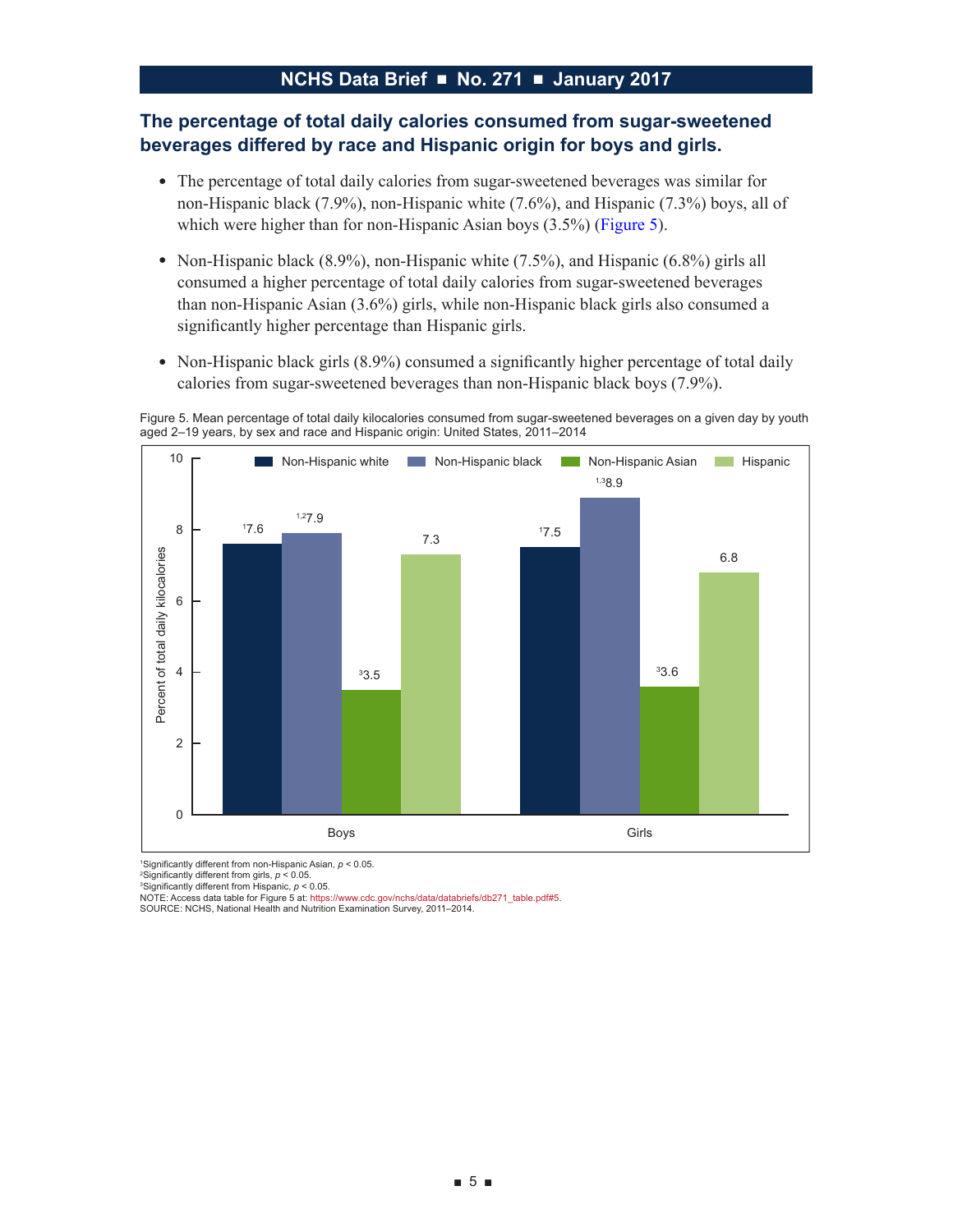## **Summary**

Among U.S. youth aged 2–19 years, 64.5% of boys and 61.3% of girls consumed at least one sugar-sweetened beverage on a given day during 2011–2014. Overall, U.S. youth consumed an average 143 kcal from sugar-sweetened beverages, and 7.3% of their daily energy intake came from sugar-sweetened beverages. Mean caloric intake from sugar-sweetened beverages was 164 kcal for boys, which made up 7.3% of their total daily calories. Girls consumed 121 kcal from sugar-sweetened beverages, contributing 7.2% of their total daily calories. Among both boys and girls, mean calories consumed from sugar-sweetened beverages and the percentage of total calories consumed from sugar-sweetened beverages on a given day increased with age, with those aged 12–19 having the highest intakes.

Non-Hispanic white, non-Hispanic black, and Hispanic boys consumed a similar amount of calories and had a similar percentage of total calories from sugar-sweetened beverages. Among girls, non-Hispanic black girls had the highest calorie intake and the highest percentage of total calories consumed from sugar-sweetened beverages. Non-Hispanic Asian boys and girls consumed the least calories and had the lowest mean percentage of total calories consumed from sugar-sweetened beverages on a given day compared with other race and Hispanic-origin groups.

## **Definitions**

Sugar-sweetened beverage: For this report, sugar-sweetened beverages include regular soda, fruit drinks (including sweetened bottled waters and fruit juices and nectars with added sugars), sports and energy drinks, sweetened coffees and teas, and other sugar-sweetened beverages (including horchata and sugarcane beverages). Sugar-sweetened beverages do not include diet drinks (defined as less than 40 kcal/240 mL of the beverage); 100% fruit juice; beverages sweetened by the survey participant, including coffee and teas; alcohol; or flavored milks. This definition is consistent with previous reports [\(7\)](#page-6-0).

Calorie, kilocalorie (kcal): A measure representing dietary energy intake [\(1\)](#page-6-0). Calorie is usually used when discussing energy from foods and diets. In this report, the term calories in the text denotes kilocalories.

#### **Data source and methods**

Data from the National Health and Nutrition Examination Survey (NHANES) for survey years 2011–2012 and 2013–2014 were used for this analysis. NHANES is a cross-sectional survey, designed to monitor the health and nutritional status of the civilian noninstitutionalized U.S. population [\(8\)](#page-6-0). The survey combines interviews conducted in the participants' homes and standardized physical examinations conducted in the mobile examination centers (MECs). For this report, data were collected through an in-person 24-hour dietary recall interview, which covers intake during the day (24 hours, midnight to midnight) prior to the standardized physical examination in the MEC [\(9\)](#page-7-0).

The NHANES sample is selected through a complex, multistage probability design. In 2011–2012 and 2013–2014, non-Hispanic black, non-Hispanic Asian, and Hispanic persons, among other groups, were oversampled to obtain reliable estimates for these population subgroups. Race and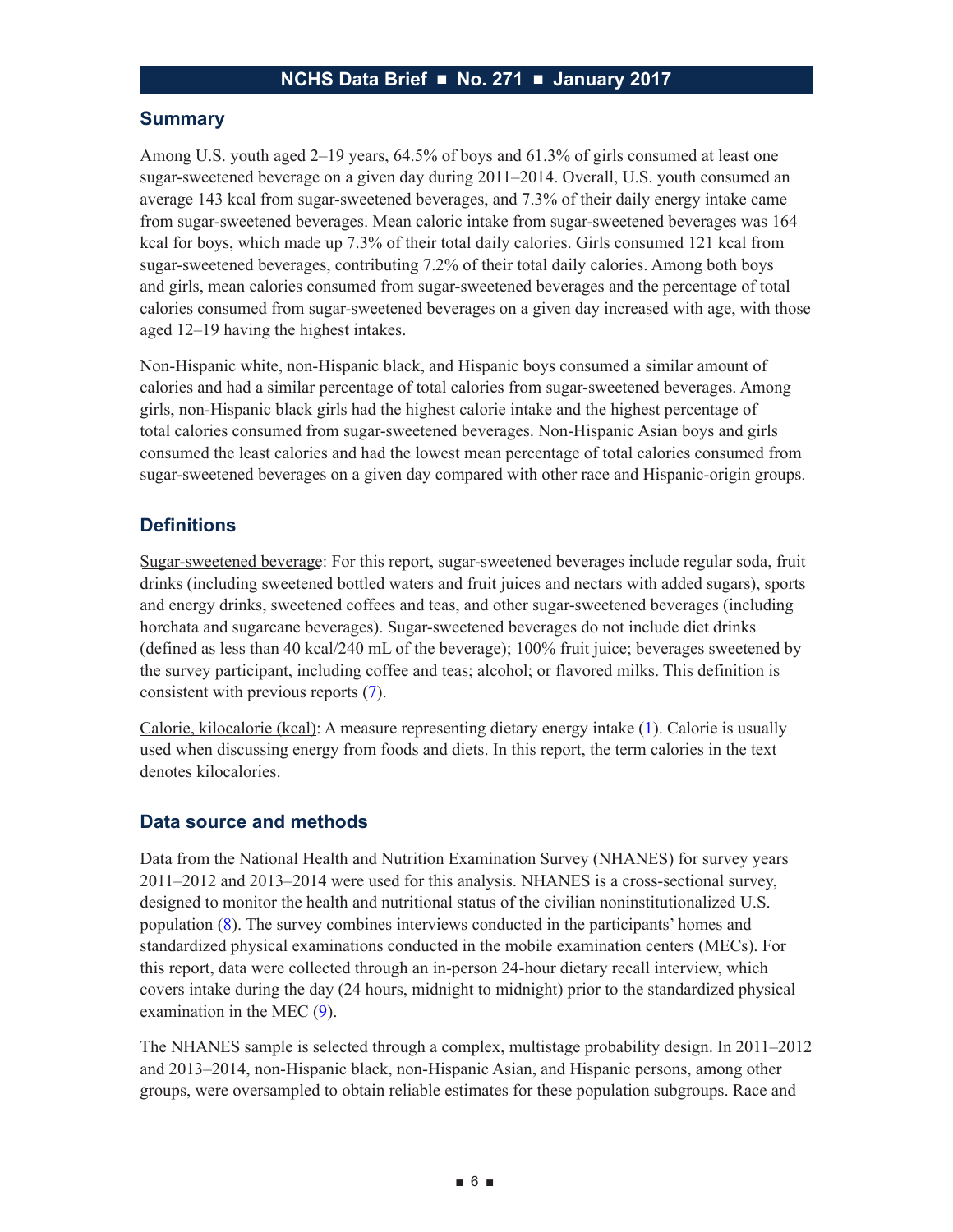<span id="page-6-0"></span>Hispanic-origin categories reflect individuals reporting only one race; those reporting "other" races and more than one race are included in the total but are not reported separately.

Data were analyzed using the day one dietary sample weights to account for the days of the week, differential probabilities of selection, nonresponse, and noncoverage. The standard errors of means and percentages were estimated using Taylor series linearization, a method that incorporates the sample design and sample weights. Differences between groups were evaluated using a univariate *t* statistic at the  $p < 0.05$  significance level. Tests for age trends were evaluated using linear regression, and the significance was set at  $p < 0.05$ . Statistical analyses were conducted using Stata version 13.1 (College Park, Texas).

## **About the authors**

Asher Rosinger is with the Centers for Disease Control and Prevention's (CDC) Epidemic Intelligence Service, assigned to the National Center for Health Statistics (NCHS), Division of Health and Nutrition Examination Surveys (DHANES). Kirsten Herrick and Jaime Gahche are with DHANES. Sohyun Park is with CDC's Division of Nutrition, Physical Activity, and Obesity.

## **References**

1. U.S. Department of Health and Human Services, U.S. Department of Agriculture. 2015–2020 Dietary Guidelines for Americans. 8th ed. 2015.

2. de Ruyter JC, Olthof MR, Seidell JC, Katan MB. A trial of sugar-free or sugar-sweetened beverages and body weight in children. N Engl J Med 367(15):1397–406. 2012.

3. Jin R, Le NA, Liu S, Farkas Epperson M, Ziegler TR, Welsh JA, et al. Children with NAFLD are more sensitive to the adverse metabolic effects of fructose beverages than children without NAFLD. J Clin Endocrinol Metab 97(7):E1088–98. 2012.

4. Papandreou D, Karabouta Z, Pantoleon A, Rousso I. Investigation of anthropometric, biochemical and dietary parameters of obese children with and without non-alcoholic fatty liver disease. Appetite 59(3):939–44. 2012.

5. Welsh JA, Sharma A, Cunningham SA, Vos MB. Consumption of added sugars and indicators of cardiovascular disease risk among US adolescents. Circulation 123(3):249–57. 2011.

6. Davis JN, Ventura EE, Weigensberg MJ, Ball GD, Cruz ML, Shaibi GQ, Goran MI. The relation of sugar intake to beta cell function in overweight Latino children. Am J Clin Nutr 82(5):1004–10. 2005.

7. Kit BK, Fakhouri TH, Park S, Nielsen SJ, Ogden CL. Trends in sugar-sweetened beverage consumption among youth and adults in the United States: 1999–2010. Am J Clin Nutr 98(1):180–8. 2013.

8. National Center for Health Statistics. National Health and Nutrition Examination Survey: Questionnaires, datasets, and related documentation. NHANES 2011–2012, NHANES 2013– 2014. Available from: [https://www.cdc.gov/nchs/nhanes/nhanes\\_questionnaires.htm](http://www.cdc.gov/nchs/nhanes/nhanes_questionnaires.htm).